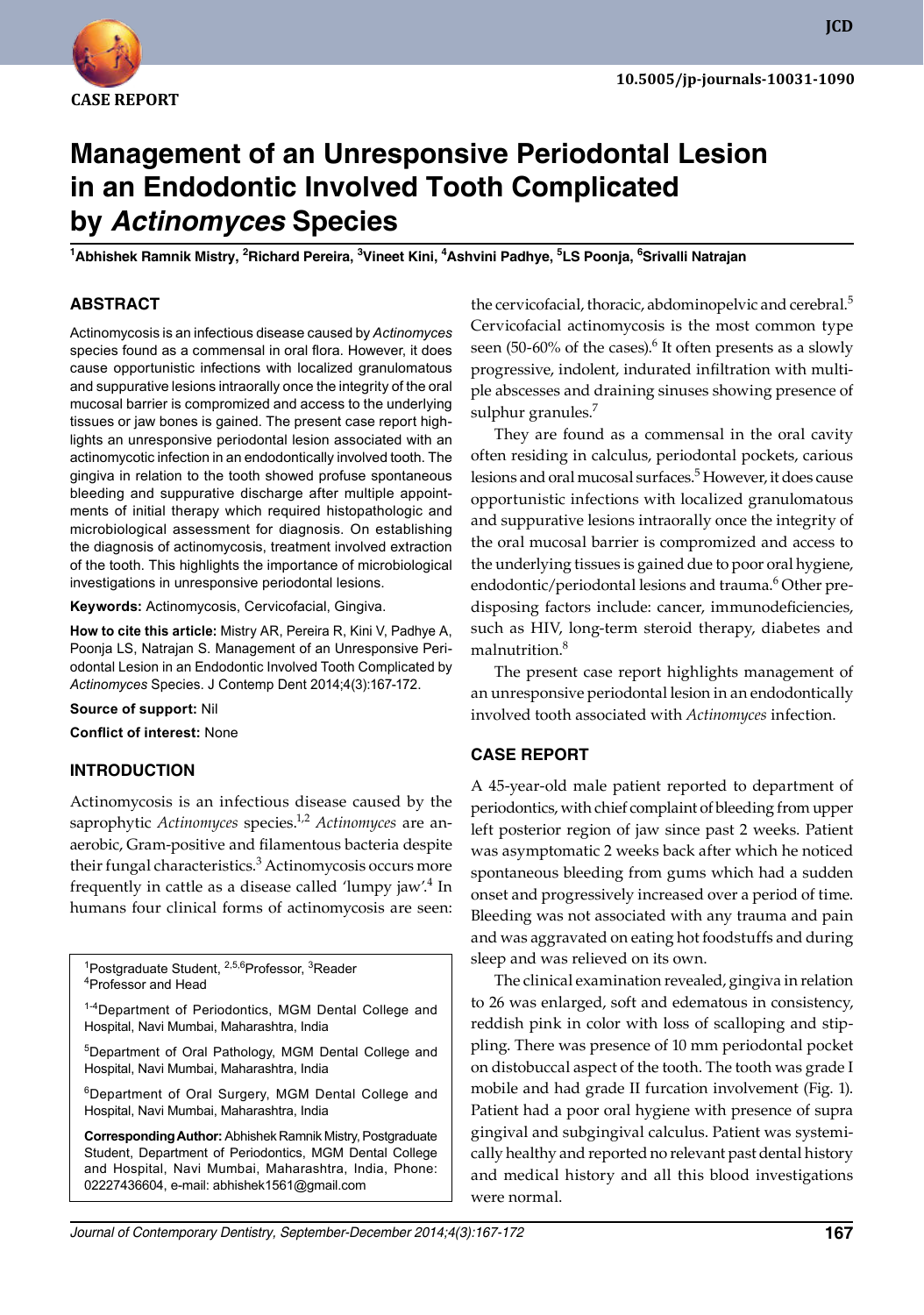The intraoral periapical radiograph with 26 (Fig. 2) revealed, periapical radiolucency involving the distobuccal root, with interradicular bone loss and angular bone loss on distal aspect of the tooth. The radiographic findings suggested combined periodontic-endodontal lesion, with primary periodontal and secondary endodontic involvement.

Based on the clinical and radiographic findings, the symptomatic therapy consisted of thorough full-mouth scaling and root planing and curettage of the inner pocket lining of 26 under local anesthesia. The procedure was performed using a combination of hand and ultrasonic instrumentation. The patient received oral hygiene instructions with prescription of amoxicillin 500 mg TDS for 3 days, chlorhexidine (0.2%) mouthrinse for 2 weeks. One week follow-up showed uneventful healing (Fig. 3). Patient was advised root canal treatment with 26 followed by periodontal flap surgery.

 Patient failed to report for endodontic treatment and visited 2 weeks later, with complain of recurrence of spontaneous bleeding from the same site. Clinical examination revealed similar findings with presence of blood clot and swelling with respect to 26 (Fig. 4). The edematous soft tissue was curettaged and was sent for histopathological investigation. Patient was prescribed amoxicillin and clavulinic acid 625 mg twice daily for



 The histopathological investigation comprized of hematoxylin and eosin  $(H & E)$  staining (Figs 6A and B) and special staining using periodic acid schiff (PAS) stain (Figs 7A and B) and Grocott-Gomori methenamine-silver nitrate (GMS) (Figs 8A and B).

 The H&E stained soft-tissue specimen showed a chronic abscess with polymorphs, surrounding granulation tissue, fibrosis and basophilic bacterial colonies. The bacterial colonies were tangled together in a matted colony forming a granule (sulphur granule). The bacilli were filamentous, hematoxyphilic and Gram-positive. The peripheral filaments terminated in a club.

 Periodic acid schiff soft-tissue specimen showed strong positivity for bacterial colonies showing magenta pink color at the center of the bacterial colony.

 Grocott-Gomeri methenemine-silvernitrate stained soft-tissue section showed darkly stained black central core area and peripheral radiating filaments. Normal connective tissue stained green in color.

 Histopathological diagnosis was confirmative of *Actinomyces* infection.

However, there was irregularity in follow-up visits shown by the patient. After 2 months, patient was hospitalized for bleeding episode from the same site. Bleeding



**Fig. 1:** Preoperative clinical view **Fig. 2:** IOPA with 26



**Fig. 3:** Clinical view 1 week following scaling and curettage **Fig. 4:** Recurrence of the swelling after 2 weeks





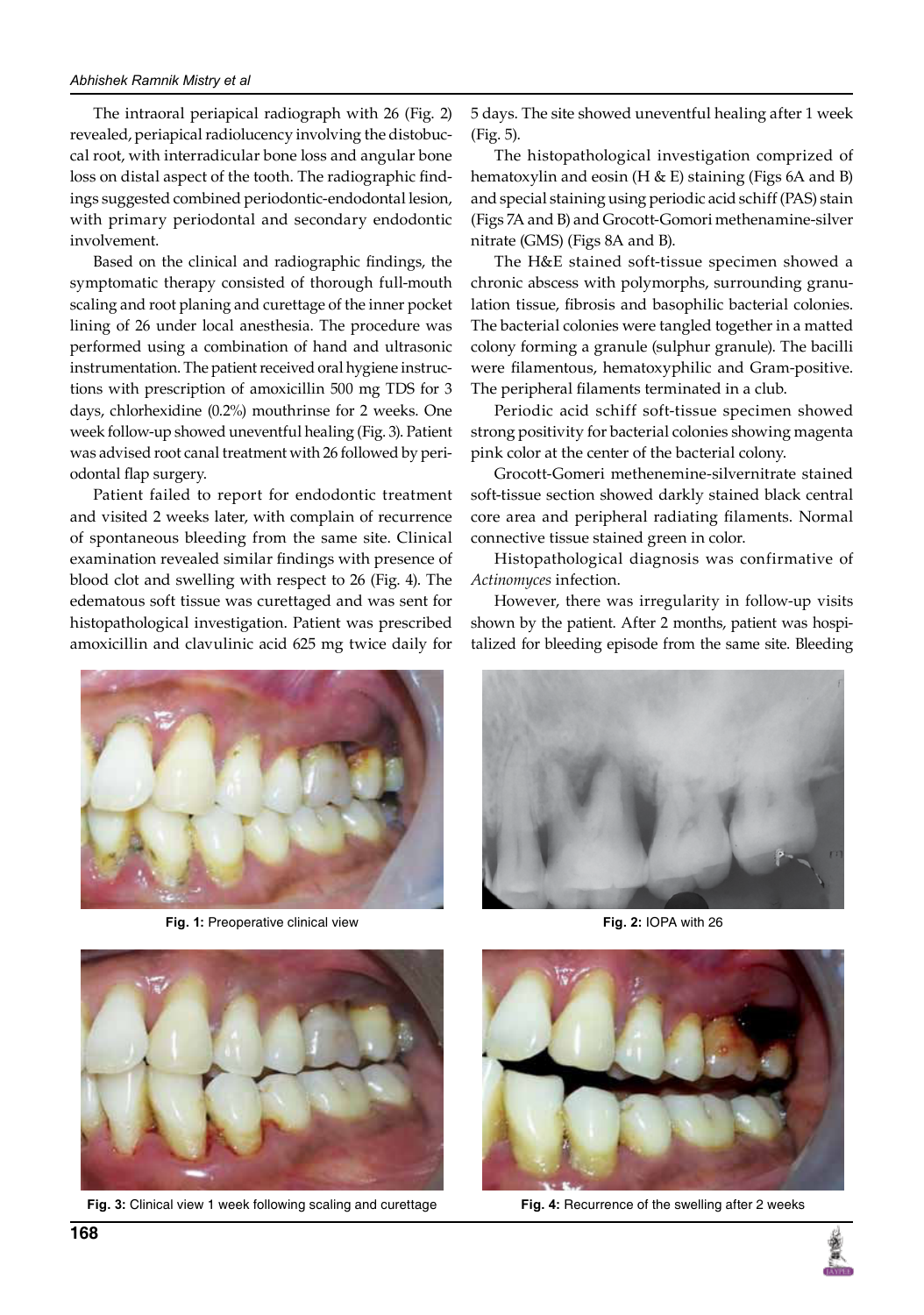

**Fig. 5:** Clinical view 1 week after retreatment

was controlled using styptics and blood coagulants. The recurrence of the lesion caused a psychological trauma to the patient. Also the patient had a history of failure to comply with regular dental visits/follow-ups. Based on these parameters, it was decided to extract the involved tooth.

 Extraction of 26 was carried out under local anesthesia. A buccal mucoperiosteal flap was raised. Extraction was associated with profuse bleeding and an oro-antral communication (Fig. 9). The periapical tissue was completely curetted and was sent for histopathological investigation. Absorbable gelatin sponge (Gel foam® ) was placed to arrest bleeding and stabilize the clot. Buccal flap was advanced using Rehrmann's flap design for closure of oro-antral communication. Patient was prescribed injection augmentin 1.2 gm Iv TDS, injection metronidazole 100 ml Iv TDS and otrivin nasal drops. Patient was advised not to cough or sneeze vigorously. Patient was discharged on the following day and was recalled after 10 days for follow-up and suture removal.

 After 10 days, sutures were removed and uneventful healing was observed (Fig. 10).

 Hematoxylin and easin staining of the curetted periapical tissue showed filamentous, hematoxyphilic and Gram-positive bacilli confirming the previous diagnosis of *Actinomyces* infection (Fig. 11).

 Patient reported no bleeding episodes following extraction and 6 months postoperative view revealed no pathology/recurrence (Fig. 12).

### **dISCUSSIoN**

Actinomycosis is considered as 'the most misdiagnosed disease' even by experienced clinicians and is listed as a 'rare disease' by the office of rare disease (ORD) of the



Figs 6A and B: Hematoxylin and eosin staining showing actinomycotic colonies: (A) 10x magnification and (B) 40x magnification



**Figs 7A and B:** Periodic acid schiff staining showing actinomycotic colonies: (A) 10× magnification and (B) 40× magnification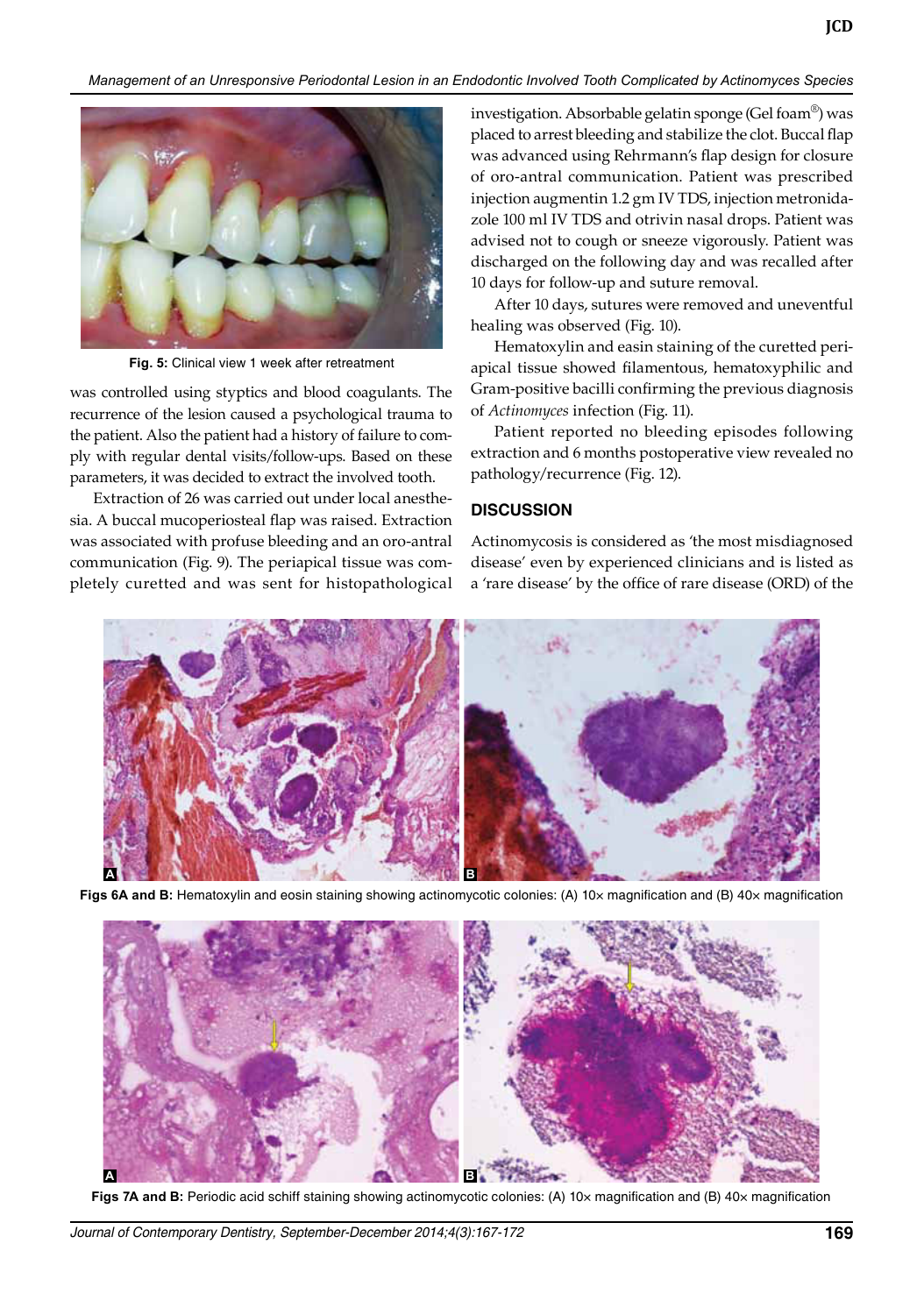

Figs 8A and B: Grocott-Gomori methenamine silver nitrate staining showing actinomycotic colonies: (A) 10x magnification and (B) 40× magnification



**Fig. 9:** Extraction of 26 with subsequent oroantral communication

National Institute of Health (NIH).<sup>9</sup>  *Actinomyces* species can be found in calculus and in periodontal pockets. They may become pathologic due to poor oral hygiene, periodontal problems, trauma and following oral surgical procedures.<sup>10</sup> Relative low oxygen pressure conditions in these periodontally affected sites support their proliferation, thus providing a possible path of entry for the bacteria into the tissue.<sup>11,12</sup> Sinonasal, laryngeal and pharyngeal disease due to *Actinomyces* species is rarely

encountered. Nagler et al presented a case limited to the left mandibular molar region representing a juvenile periodontitis—like lesion and emphasized the importance of early diagnosis of actinomycosis by dental professionals.<sup>13</sup> In a recent case reports, Rodan and Nam Ryang Kim reported presence of actinomycosis in periodontally affected sites.14,15 In the present case, the *Actinomyces* species affected tooth was periodontally and endodontically involved and patient showed poor oral hygiene which

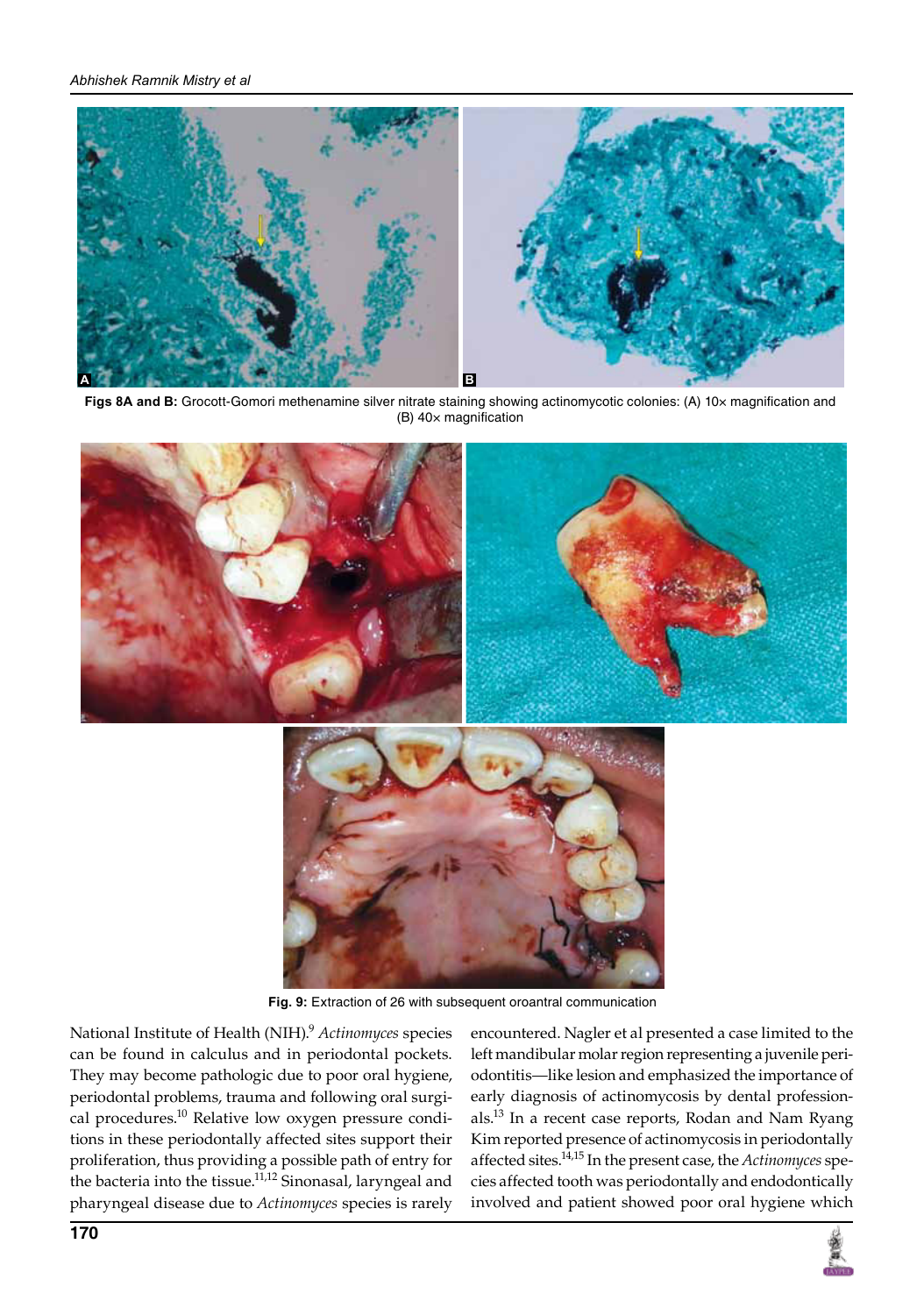

**Fig. 10:** 1 week postextraction



**Fig. 11:** Hematoxylin and eosin staining showing actinomycotic colonies



**Fig. 12:** 6 months postoperative view

could have resulted in proliferation and growth of this bacterial species. Also, the colonies were associated with inflammatory response which presented as granulation tissue with frequent episodes of bleeding. Actinomyces colonies can be identified using hematoxylineosin staining, Gram staining, PAS staining, GMS nitrate staining, exhibiting mass of filamentous bacteria, with variations in the color between the center and periphery of the colony, the so called 'sun-ray' effect.<sup>16</sup> In present case, H & E, PAS, and silver stains showed positive results.

The treatment for actinomycosis includes combination of surgical debridement of the involved tissues and the prolonged administration of antibiotics. The traditional treatment is usually a long-term course of penicillin, which includes 1 month of intravenous penicillin G (1 to 6 million units per day for cervicofacial type and 10 to 20 million units per day for thoracic and abdominal type), followed by weeks to months of oral penicillin.<sup>17</sup> A combination of amoxicillin and clavulinic acid (625 mg three times a day for 5 days) has also been used as it offers the advantage of coverage against penicillin-resistant aerobic and anaerobic copathogens.<sup>13</sup> Although comparatively lesser effective tetracycline, doxycycline (100 mg, 1st day-bid followed by once daily for 3 weeks) have also been administered because of their additional positive effects on periodontal tissues and gingival crevicular fluid. $6,18$  In the present case, we prescribed the patient amoxicillin on 1st visit and amoxicillin and clavulinic acid combination on the 2nd visit. However, the frequent recurrence of the lesion could be attributed to the incomplete debridement of the lesion due to deep periodontal involvement. Eventually, the tooth was extracted and the parenteral amoxicillin and clavulunic acid combination was administered to the patient keeping in mind the histopathological diagnosis of *Actinomyces* infection. The oro-antral communication which was encountered at the time of extraction could be attributed to the chronicity of the lesion. As patient had received amoxicillin and clavulinic acid combination intermittently pre- and postoperatively, orally as well as parenterally, short-term dosage of antibiotic was prescribed after extraction. The patient did not present any recurrence of *Actinomyces* infection, because the infected tissue was totally excised.

## **CoNCLUSIoN**

Actinomycosis should be included in the differential diagnosis in cases where symptoms do not respond to the appropriate periodontal treatment. The importance of thorough microbiological and histopathological investigation cannot be overstressed in helping us to diagnose such an unresponsive periodontal lesion.

# **REFERENCES**

- 1. Schaal KP, Schofield GM, Pulverer G. Taxonomy and clinical significance of actinomycetaceae and propionibacteriaceae. Infection 1980;8(2):122-130.
- 2. Lerner PI. The lumpy jaw. Cervicofacial actinomycosis. Infect Dis Clin North Am 1988;2(1):203-220.
- 3. Samuels RH, Martin MV. A clinical and microbiological study of actinomycetes in oral and cervicofacial lesions. Br J Oral Maxillofac Surg 1988;26(6):458-463.
- 4. Nair PN. On the causes of persistent apical periodontitis: a review. Int Endod J 2006;39(4):249-281.

**JCD**